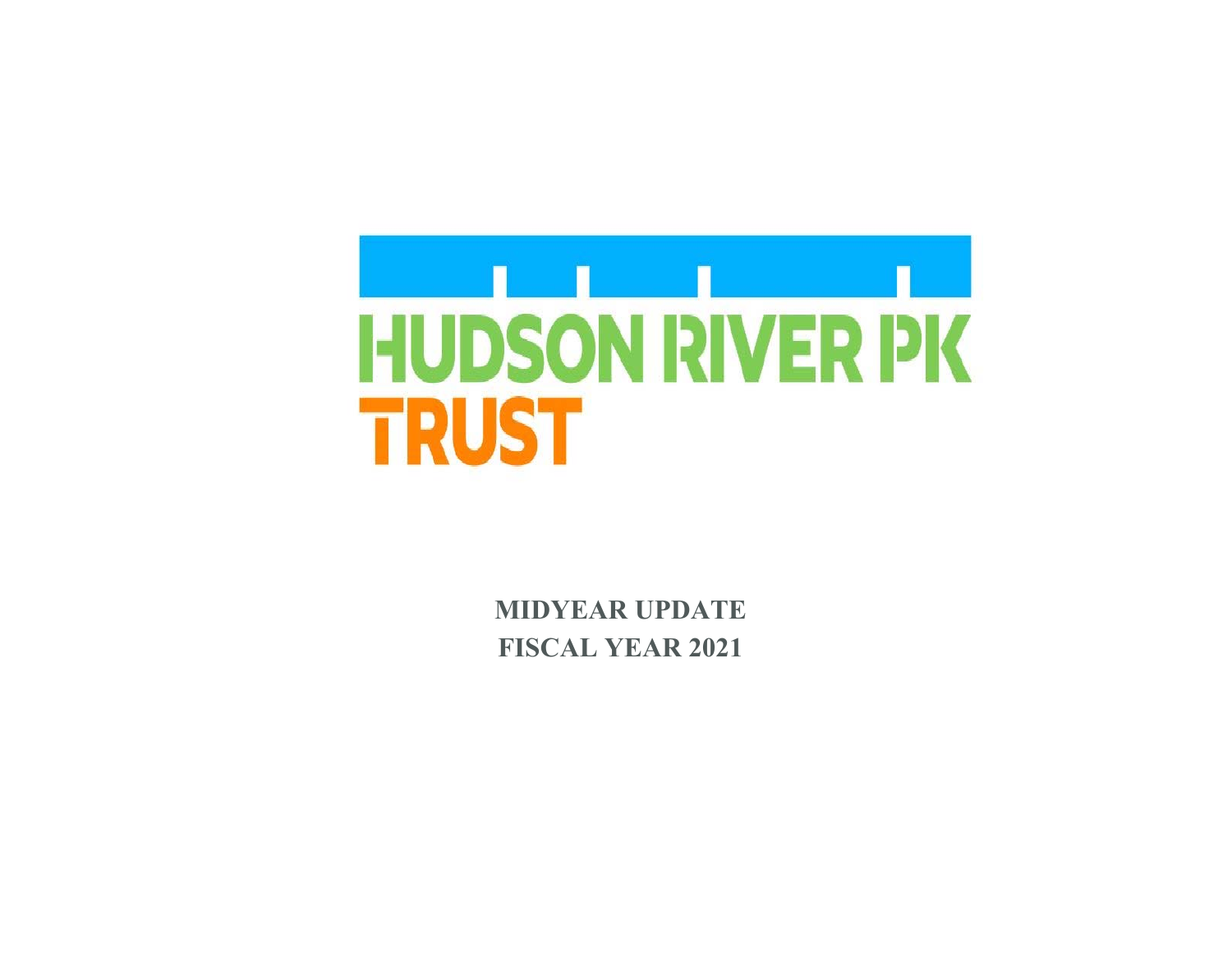## **HUDSON RIVER PARK TRUST (A Public Benefit Corporation in the State of New York) Statement of Net Position at September 30th, 2020 unaudited**

| <b>Net Financial Position</b>                     |               |
|---------------------------------------------------|---------------|
| <b>Current Assets:</b>                            |               |
| Cash and equivalents                              | \$17,738,419  |
| Investment                                        | \$213,508,536 |
| Accounts receivable                               | \$15,673,326  |
| <b>Total Current Assets</b>                       | \$246,920,281 |
| Prepaid expenses                                  | \$138,226     |
| Long Term Receivables (25% FEMA Receivable)       | \$1,083,110   |
| Construction in progress                          | \$150,652,497 |
| Property and equipment, net                       | \$504,031,134 |
| <b>Total Other Assets</b>                         | \$655,904,967 |
| <b>Total assets</b>                               | \$902,825,248 |
| <b>Current Liabilities:</b>                       |               |
| Accounts payable                                  | \$10,477,793  |
| Accrued expenses (Includes net pension liability) | \$11,583,052  |
| <b>Other Liability</b>                            | \$1,654,300   |
| <b>Total current liabilities</b>                  | \$23,715,145  |
| Other Postemployment Benefits Obligation          | \$22,675,082  |
| Deferred inflows of resources - unearned revenue  | \$2,034,999   |
| Net position:                                     |               |
| Net investment in capital assets                  | \$654,683,630 |
| Restricted for capital expenditures               | \$146,562,455 |
| Unrestricted                                      | \$53,153,937  |
| <b>Total net position</b>                         | \$902,825,248 |
|                                                   |               |

\* Under Review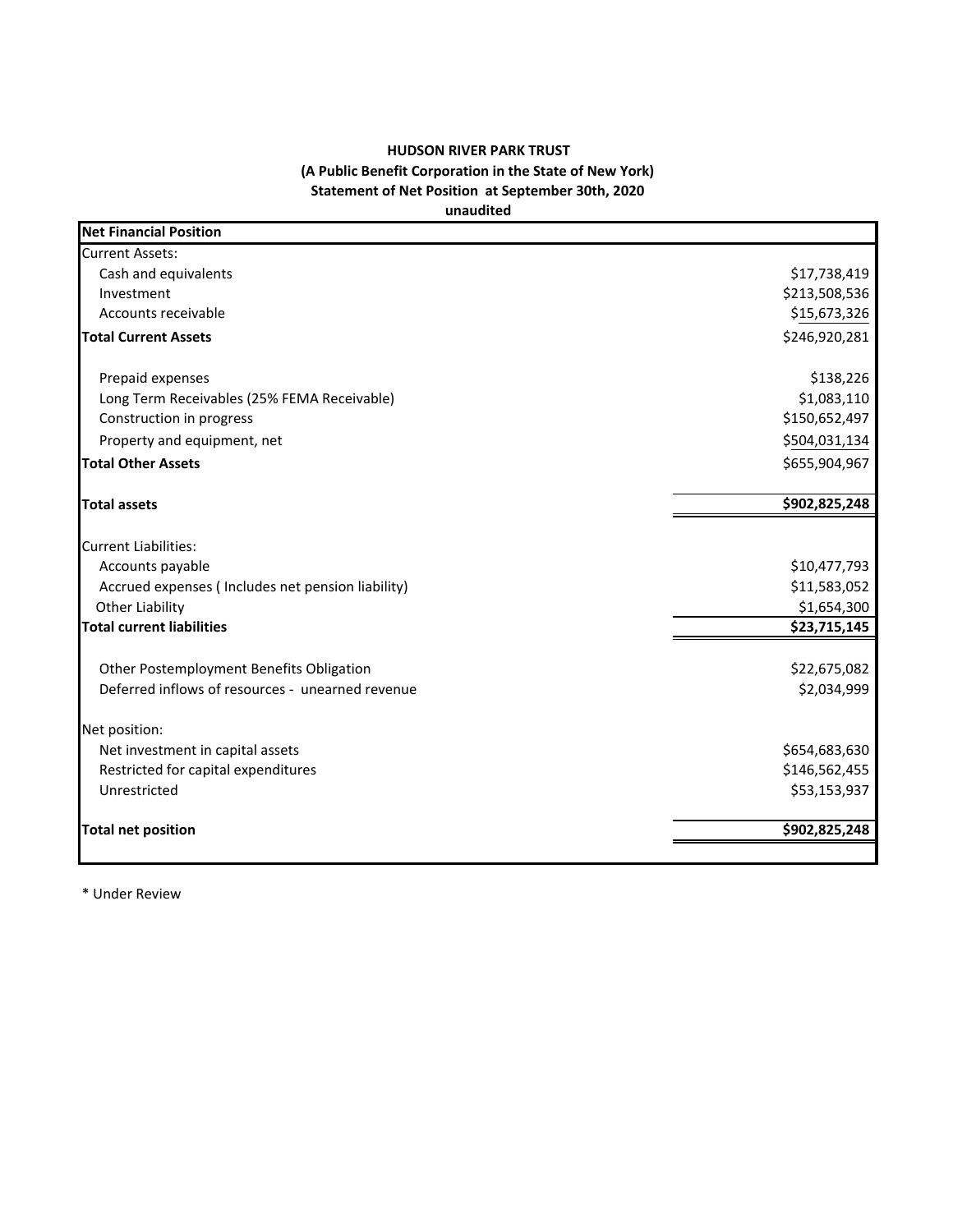## **SCHEDULE 1 TRUST OPERATING ACTIVITY BY BUDGET CATEGORIES**

|                                                                                                                                                                                                                                                    |             | 2021                                                                                           | <b>SEPTEMBER</b>                                                                     |                   | Variance Explanations (if + /- 5% from 50% for 6 Mo. vs FY Budget                                                                                                                                                                                                                                         |
|----------------------------------------------------------------------------------------------------------------------------------------------------------------------------------------------------------------------------------------------------|-------------|------------------------------------------------------------------------------------------------|--------------------------------------------------------------------------------------|-------------------|-----------------------------------------------------------------------------------------------------------------------------------------------------------------------------------------------------------------------------------------------------------------------------------------------------------|
| <b>BUDGET CATEGORIES</b>                                                                                                                                                                                                                           | <b>Note</b> | <b>BUDGET</b>                                                                                  | <b>ACTUAL</b>                                                                        | <b>PCT</b>        | or 100% for FY Budget)                                                                                                                                                                                                                                                                                    |
| <b>OPERATING REVENUE</b><br>SELF-GENERATED PORTION OF NON-OPERATING REVENUE<br><b>TOTAL REVENUE</b>                                                                                                                                                |             | \$28.105.324<br>\$2,052,872<br>\$30,158,196                                                    | \$10,627,999<br>\$943,693<br>\$11,571,692                                            | 38%               | 38% See notes<br>46% Within budget; see notes                                                                                                                                                                                                                                                             |
| DIRECT AND OTHER OPERATING EXPENSES<br>DIRECT PARK OPERATING EXPENSES<br>EDUCATION AND PARK PROGRAMS<br><b>GROUNDS, FACILITIES &amp; CAPITAL PLANT</b><br>PUBLIC SAFETY & SECURITY<br><b>SANITATION</b><br>UTILITIES<br><b>INSURANCE</b>           |             | \$2,721,646<br>\$8,059,841<br>\$3,425,000<br>\$2,023,261<br>\$1,727,288<br>\$4,363,244         | \$877,145<br>\$2,876,590<br>\$1,591,706<br>\$785,939<br>\$609,202<br>\$1,818,018     |                   | 32% Reduced expense due to COVID related closures<br>36% COVID related reduction<br>46% Within budget<br>39% Seasonal variation - snow removal expenses not expected till IV Q<br>35% Seasonal variation - winter building heating not yet Included<br>42% Accrual only; increase expected December-March |
| TOTAL DIRECT PARK OPERATING EXPENSES<br>OTHER PARK OPERATING EXPENSES<br><b>PARKING EXPENSES</b><br>ADMIN, SUPPORT & OVERHEAD EXPENSES<br>TOTAL OTHER PARK OPERATING EXPENSES<br>REIMBURSEABLE OPERATING EXPENSES<br><b>NET OPERATING EXPENSES</b> | з           | \$22,320,280<br>\$1.661.735<br>\$6,567,922<br>\$8,229,657<br>$(54,529,304)$ \$<br>\$26,020,633 | \$8,558,600<br>\$656,247<br>\$2,525,035<br>\$3,181,282<br>(2,009,659)<br>\$9,730,223 | 38%<br>39%<br>37% | 39% Expense reduction program implemented<br>38% Reduced expense due to COVID related closures; special project deferrals<br>44% Accrual only                                                                                                                                                             |
| <b>SURPLUS (DEFICIT)</b>                                                                                                                                                                                                                           |             | \$4,137,563                                                                                    | \$1,841,469                                                                          | 45%               |                                                                                                                                                                                                                                                                                                           |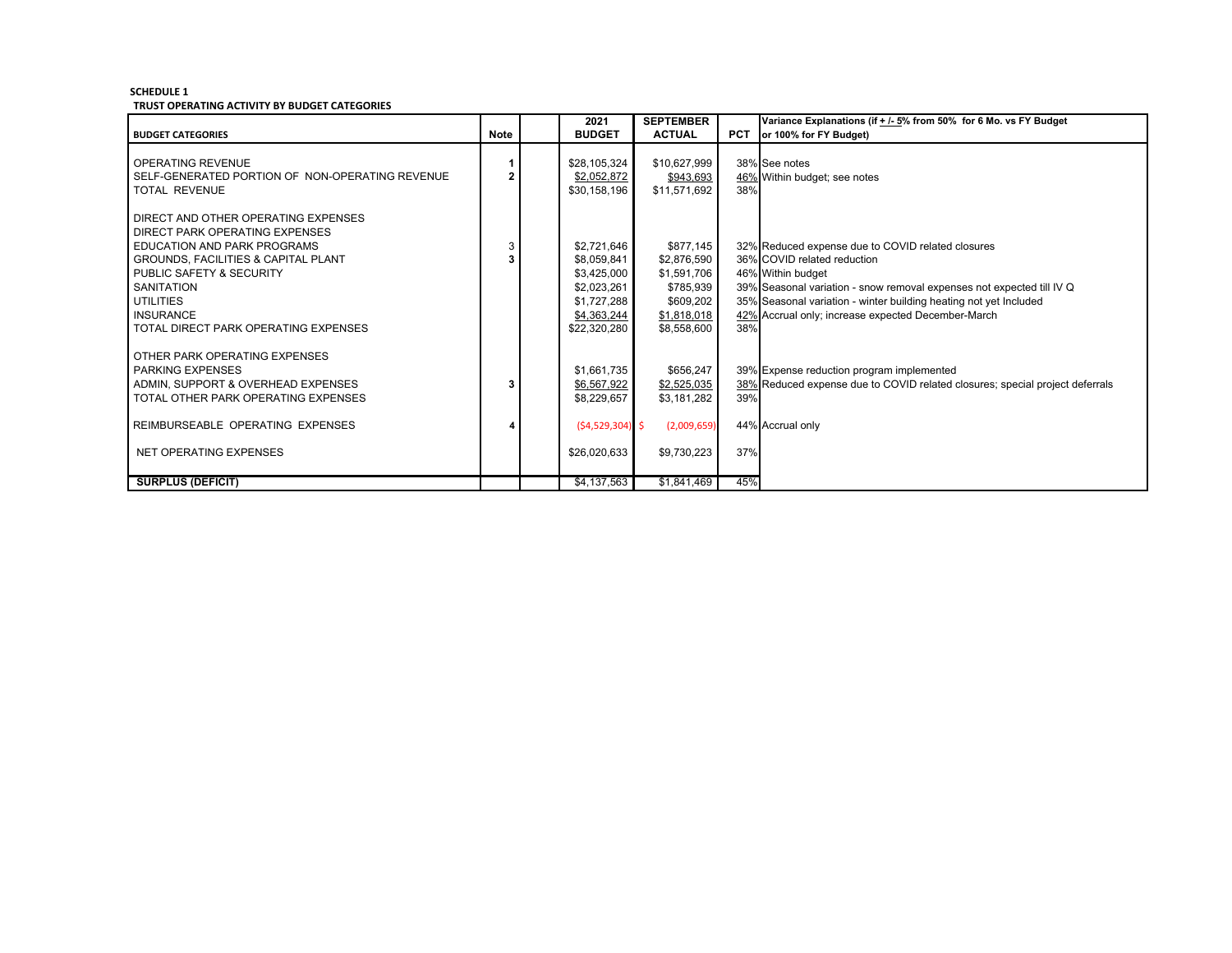## **SCHEDULE 2**

| SURPLUS (DEFICIT) AFTER CONSIDERATION OF CAPITAL MAINTENANCE (CAPm) & CAPITAL EQUIPMENT (CAPx)                                                                                                                                                                                          |             |                                                                                                        |                                                                                                 |            | Variance Explanations (if + /- 5% from 50% for 6 Mo. vs FY Budget                                                                        |
|-----------------------------------------------------------------------------------------------------------------------------------------------------------------------------------------------------------------------------------------------------------------------------------------|-------------|--------------------------------------------------------------------------------------------------------|-------------------------------------------------------------------------------------------------|------------|------------------------------------------------------------------------------------------------------------------------------------------|
|                                                                                                                                                                                                                                                                                         |             | 2021                                                                                                   | <b>SEPTEMBER</b>                                                                                |            | PCT or 100% for FY Budget)                                                                                                               |
| <b>BUDGET CATEGORIES</b>                                                                                                                                                                                                                                                                | <b>Note</b> | <b>BUDGET</b>                                                                                          | <b>ACTUAL</b>                                                                                   |            |                                                                                                                                          |
| SURPLUS (DEFICIT) BEFORE CAPITAL MAINTENANCE AND CAPITAL EQUIPMENT                                                                                                                                                                                                                      |             | \$4,137,563                                                                                            | \$1,841,469                                                                                     |            | 45% Carry over from Schedule 1                                                                                                           |
| <b>EQUIPMENT CAPX</b><br>UPLAND AND PARK PIERS CAPm<br>MARINE STRUCTURES OTHER THAN PIER 40 CAPm<br>PIER 40 CAPm<br>GROSS AMOUNT CAPx AND CAPM WITHOUT REIMBURSABLE<br>REIMBURSABLE CAPx AND CAPm FROM RESTRICTED FUNDS (NON-GOV)<br>REIMBURSABLE CAPx AND CAPm FROM GOV APPROPRIATIONS |             | \$1,306,000<br>\$4,463,498<br>\$2,560,000<br>\$38,400,164<br>\$46,729,662<br>\$38,212,604<br>\$156,919 | \$168,408<br>\$770,095<br>\$486,054<br>\$12,217,294<br>\$13,641,851<br>\$12,157,470<br>\$89,947 | 32%<br>57% | 13% Project deferred to fourth quarter<br>17% COVID moratorium causes delay<br>19% Projects deferred<br>32% COVID Delay; Now on schedule |
| TOTAL REIMBURSABLE CAPX AND CAPm<br>CAPX and Capm net of reimbursable<br>SURPLUS (DEFICIT) AFTER CAPx AND CAPM WITHOUT REIMBURSABLE                                                                                                                                                     |             | \$38.369.523<br>\$8,360,139<br>(\$42,592,099)                                                          | \$12,247,417<br>\$1,394,434<br>$($ \$11,800,382) 28%                                            | 32%<br>17% |                                                                                                                                          |
| SURPLUS (DEFICIT) AFTER CAPx AND CAPM NET OF REIMBURSABLE                                                                                                                                                                                                                               |             | (\$4,222,577)                                                                                          | \$447,035                                                                                       |            |                                                                                                                                          |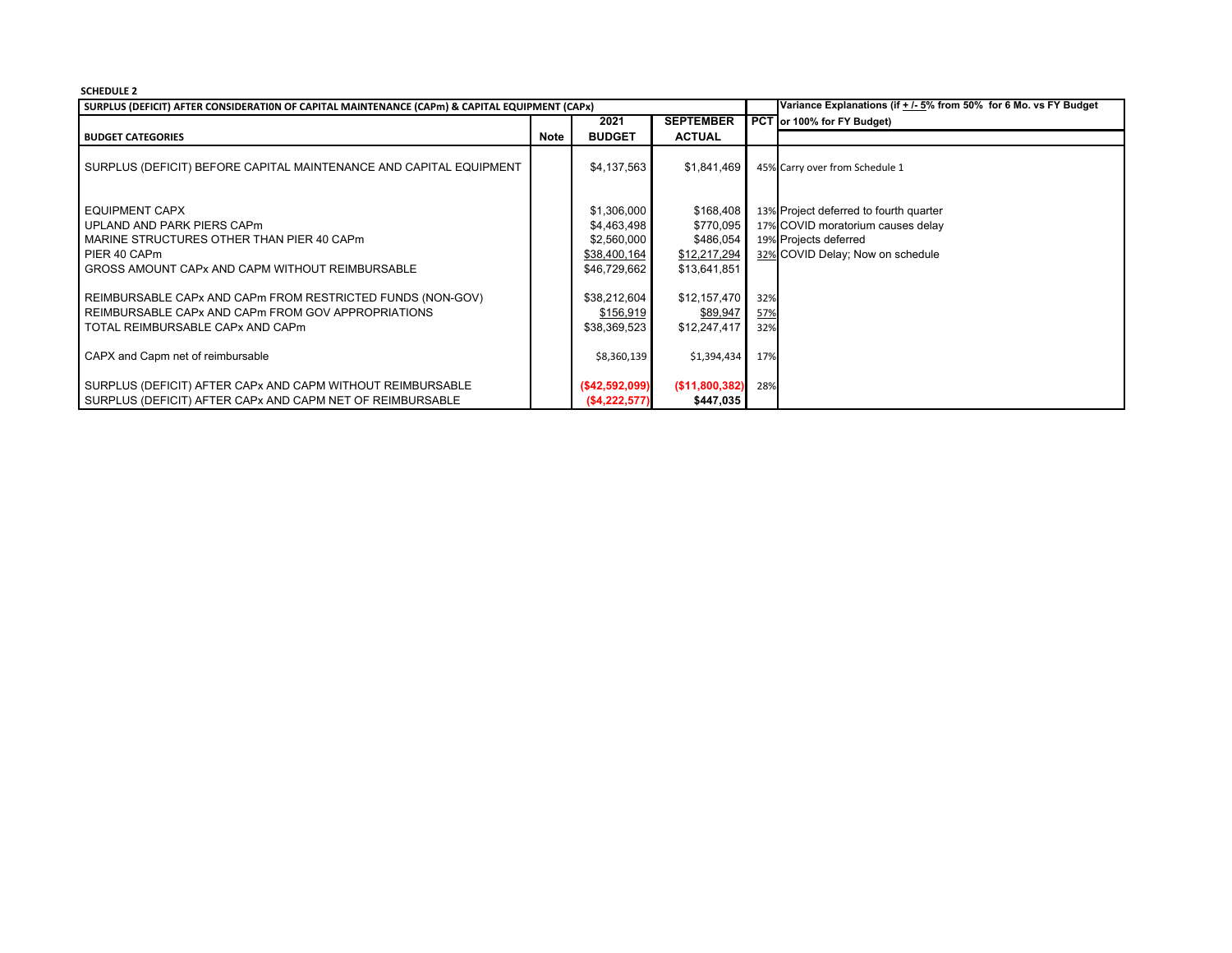## **SCHEDULE 3**

 $\mathbf{I}$ 

| I SURPLUS (DEFICIT) AFTER NON-OPERATING COSTS                      |             |               |                  |            |                                                                   |  |
|--------------------------------------------------------------------|-------------|---------------|------------------|------------|-------------------------------------------------------------------|--|
|                                                                    |             | 2020          | <b>SEPTEMBER</b> |            | Variance Explanations (if + /- 5% from 50% for 6 Mo. vs FY Budget |  |
| <b>BUDGET CATEGORIES</b>                                           | <b>Note</b> | <b>BUDGET</b> | <b>ACTUAL</b>    | <b>PCT</b> | or 100% for FY Budget)                                            |  |
| SURPLUS (DEFICIT) BEFORE CAPITAL MAINTENANCE AND CAPITAL EQUIPMENT |             | \$4,137,563   | \$1,841,469      | 45%        |                                                                   |  |
| I NON-OPERATING EXPENSES                                           |             |               |                  |            |                                                                   |  |
| I OPEB AND ACCRUED PENSION LIABILITY                               |             | \$1.407.128   | \$703,564        |            | 50% Accrued only                                                  |  |
| I DEPRECIATIONS AND AMORTIZATION                                   |             | \$12,448,937  | \$6,224,469      |            | 50% Accrued only                                                  |  |
| I TOTAL NON-OPERATING EXPENSES                                     |             | \$13,856,065  | \$6,928,033      | 50%        |                                                                   |  |
| SURPLUS (DEFICIT) AFTER NON-OPERATING EXPENSES                     |             | (S9,718,502)  | (S5,086,564)     | 52%        |                                                                   |  |